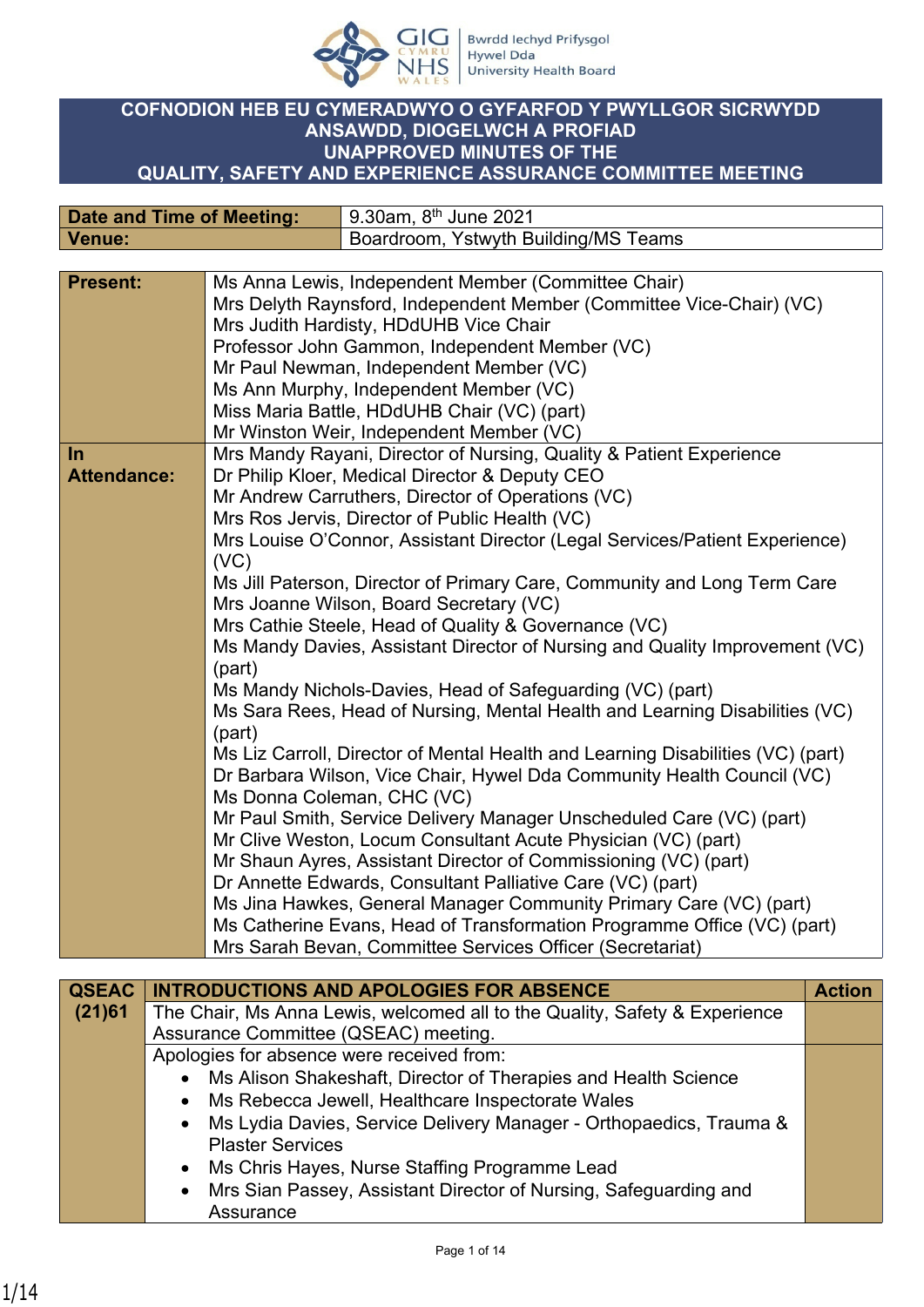| <b>QSEAC</b>           | <b>DECLARATIONS OF INTERESTS</b>                                                                                                                                                                                                                                                                                                                                                                                                                                                                                                                                                                                                                                                                                                                                                                                                                                                |           |
|------------------------|---------------------------------------------------------------------------------------------------------------------------------------------------------------------------------------------------------------------------------------------------------------------------------------------------------------------------------------------------------------------------------------------------------------------------------------------------------------------------------------------------------------------------------------------------------------------------------------------------------------------------------------------------------------------------------------------------------------------------------------------------------------------------------------------------------------------------------------------------------------------------------|-----------|
| (21)62                 | There were no declarations of interests made.                                                                                                                                                                                                                                                                                                                                                                                                                                                                                                                                                                                                                                                                                                                                                                                                                                   |           |
|                        |                                                                                                                                                                                                                                                                                                                                                                                                                                                                                                                                                                                                                                                                                                                                                                                                                                                                                 |           |
|                        |                                                                                                                                                                                                                                                                                                                                                                                                                                                                                                                                                                                                                                                                                                                                                                                                                                                                                 |           |
| <b>QSEAC</b><br>(21)63 | <b>MINUTES AND MATTERS ARISING FROM THE MEETING HELD ON 13th</b><br><b>APRIL 2021</b>                                                                                                                                                                                                                                                                                                                                                                                                                                                                                                                                                                                                                                                                                                                                                                                           |           |
|                        | RESOLVED - that the minutes of the meeting held on 13 <sup>th</sup> April 2021 be                                                                                                                                                                                                                                                                                                                                                                                                                                                                                                                                                                                                                                                                                                                                                                                               |           |
|                        | approved as a correct record.                                                                                                                                                                                                                                                                                                                                                                                                                                                                                                                                                                                                                                                                                                                                                                                                                                                   |           |
|                        |                                                                                                                                                                                                                                                                                                                                                                                                                                                                                                                                                                                                                                                                                                                                                                                                                                                                                 |           |
| <b>QSEAC</b>           | TABLE OF ACTIONS FROM THE MEETING HELD ON 13th APRIL 2021                                                                                                                                                                                                                                                                                                                                                                                                                                                                                                                                                                                                                                                                                                                                                                                                                       |           |
| (21)64                 | An update was provided on the Table of Actions from the meeting held on 13th                                                                                                                                                                                                                                                                                                                                                                                                                                                                                                                                                                                                                                                                                                                                                                                                    |           |
|                        | April 2021, with no further comments from Members.                                                                                                                                                                                                                                                                                                                                                                                                                                                                                                                                                                                                                                                                                                                                                                                                                              |           |
|                        |                                                                                                                                                                                                                                                                                                                                                                                                                                                                                                                                                                                                                                                                                                                                                                                                                                                                                 |           |
| <b>QSEAC</b>           | <b>CORPORATE RISKS ASSIGNED TO QSEAC</b>                                                                                                                                                                                                                                                                                                                                                                                                                                                                                                                                                                                                                                                                                                                                                                                                                                        |           |
| (21)65                 | The Corporate Risks Assigned to QSEAC report was presented to Members,<br>and Ms Lewis invited comments on the risks detailed within the report.                                                                                                                                                                                                                                                                                                                                                                                                                                                                                                                                                                                                                                                                                                                                |           |
|                        | Mrs Judith Hardisty requested assurance in respect of Risk 1032 on how<br>retention challenges are being addressed. Acknowledging that the Integrated<br>Autism Service (IAS) is part funded by the Integrated Capital Fund (ICF), and<br>also via regional means, Mrs Hardisty queried the plans in place to fund the<br>service on a more permanent basis. Mr Andrew Carruthers assured Members<br>that funding confirmation had recently been received.                                                                                                                                                                                                                                                                                                                                                                                                                      |           |
|                        | In relation to Risk 635, Mr Paul Newman enquired whether there would be<br>any residual risk associated with the closure of settled status applications at<br>the end of June 2021. Mrs Mandy Rayani advised that the Director of<br>Workforce and Operational Development would be discussing any emerging<br>issues regarding settled status with the Directorate on 11 <sup>th</sup> June 2021,<br>however, no issues have been raised to date. Mrs Rayani undertook to<br>establish and confirm the situation following the Committee meeting.                                                                                                                                                                                                                                                                                                                              | <b>MR</b> |
|                        | In relation to Risk 684, Mr Newman queried the position on the lack of an<br>agreed replacement programme for radiology equipment across the Health<br>Board. Mrs Rayani undertook to provide an update following the Committee<br>meeting, whilst providing assurance that this continues to be flagged to<br>Welsh Government. Mrs Rayani also provided assurance that this could be<br>raised at the upcoming Joint Executive Team (JET) meeting with WG. Mr<br>Carruthers advised of the potential to resource additional activity externally<br>and to consider commissioning private contractors whilst awaiting the<br>required capital, if necessary.                                                                                                                                                                                                                   | <b>MR</b> |
|                        | In relation to Risk 750, Mr Newman queried whether any action had been<br>taken to address the lack of substantive middle grade doctors. Dr Phillip Kloer<br>advised that, whilst this is a recurrent problem, there has been a slight<br>improvement recently. In relation to the recruitment of 4 middle grade posts,<br>Mrs Joanne Wilson drew Members' attention to the update provided within<br>the risk register that these posts are out to advert. However, successful<br>candidates are currently overseas and are affected by current travelling<br>restrictions to the UK due to the pandemic. Mr Newman queried any<br>underlying themes attributed to the challenges in recruitment, to which Dr<br>Kloer responded that it remains a 'buyer's market', with staff increasingly<br>likely to accept posts in one organisation whilst negotiating with another. Dr |           |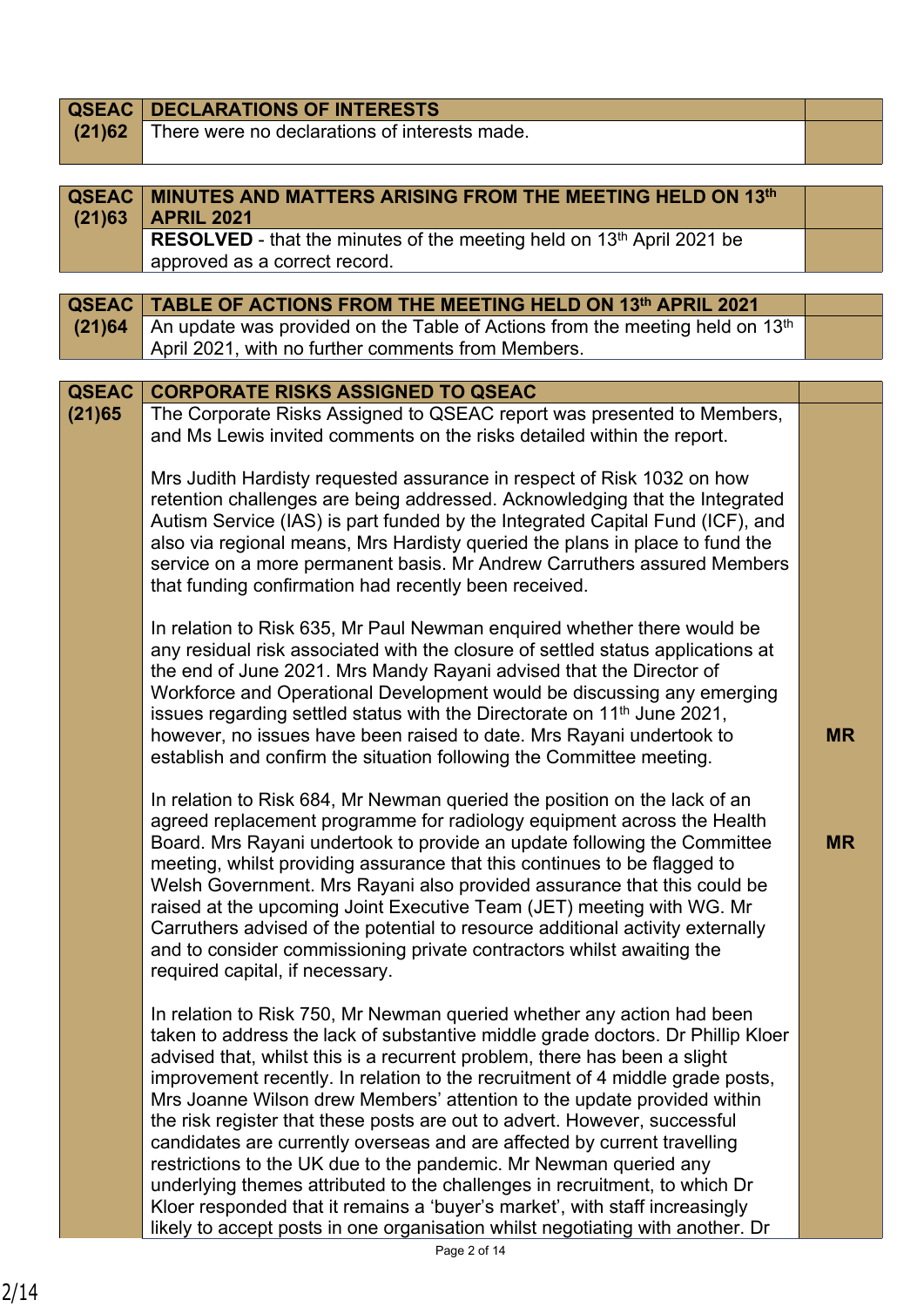| Kloer added that more remote areas tend to be less attractive to Accident &<br>Emergency (A&E) doctors who are likely to favour working within large<br>centres where there are more consultants, trainees and activity.<br>In regard to the recruitment process, Mr Winston Weir raised concern over<br>possible reputational issues affecting recruitment and retention, particularly at<br>Withybush General Hospital (WGH). Mrs Rayani advised that whilst Prince<br>Phillip Hospital (PPH) has traditionally been a relatively easy hospital to<br>recruit to, recruitment to Swansea Bay University Health Board (SBUHB) has<br>recently increased. Mrs Rayani added that, although the Health Board's<br>reputation has improved over the past few years, there is still a challenge to<br>recruit to the further West of Wales.<br>Dr Kloer assured Members that overseas recruitment and the on-boarding of<br>doctors is also being reviewed to improve recruitment. Mr Weir queried the<br>option of having nurse practitioners and pharmacists to complement the<br>service and suggested the use of other professionals to shore up the lack of<br>middle grade doctors as a possible contingency plan. Dr Kloer responded<br>that whatever mitigating actions are put in place, there remain intrinsic issues<br>related to the structure of the organisation. In addition, there is no paediatric<br>service at WGH, which could deter middle grade doctors. Mr Weir queried<br>when the Committee could receive a deep dive into Risk 750. Ms Lewis<br>suggested that Mr Weir and Dr Kloer undertake a discussion around the<br><b>WW/PK</b><br>issue of recruitment and reputation outside of the Committee meeting in the<br>first instance.<br>In relation to Risk 117, Mrs Delyth Raynsford expressed concern regarding a<br>potential increase in waiting lists due to acute site pressures within SBUHB.<br>Mrs Rayani suggested that this be discussed under item QSEAC (21)69<br>Commissioning for Quality Outcomes. Mrs Raynsford also raised a query<br>relating to Risk 1032, regarding staff on fixed term contracts, which it was<br>agreed would be discussed under item QSEAC (21)66 Mental Health and<br>Learning Disabilities presentation.<br>In relation to Risk 628 and the fragility of therapy provision across acute and<br>community services, Professor John Gammon noted that the conversation<br>regarding therapy waiting times has been ongoing for some time. Mrs Rayani<br>responded that there have been changes to how and where staff are working<br>within therapy services over the past 12-15 months, which may reflect the<br>progress being made in how the service is being modernised.<br>The Committee RECEIVED ASSURANCE that:<br>• All identified controls are in place and working effectively.<br>• All planned actions will be implemented within stated timescales and<br>will reduce the risk further and/or mitigate the impact, if the risk<br>materialises. |  |  |
|---------------------------------------------------------------------------------------------------------------------------------------------------------------------------------------------------------------------------------------------------------------------------------------------------------------------------------------------------------------------------------------------------------------------------------------------------------------------------------------------------------------------------------------------------------------------------------------------------------------------------------------------------------------------------------------------------------------------------------------------------------------------------------------------------------------------------------------------------------------------------------------------------------------------------------------------------------------------------------------------------------------------------------------------------------------------------------------------------------------------------------------------------------------------------------------------------------------------------------------------------------------------------------------------------------------------------------------------------------------------------------------------------------------------------------------------------------------------------------------------------------------------------------------------------------------------------------------------------------------------------------------------------------------------------------------------------------------------------------------------------------------------------------------------------------------------------------------------------------------------------------------------------------------------------------------------------------------------------------------------------------------------------------------------------------------------------------------------------------------------------------------------------------------------------------------------------------------------------------------------------------------------------------------------------------------------------------------------------------------------------------------------------------------------------------------------------------------------------------------------------------------------------------------------------------------------------------------------------------------------------------------------------------------------------------------------------------------------------------------------------------------------------------------------------------------------------------------------------------------------------------------------------------------------------------------------------------------------------------------------------------------------------------|--|--|
|                                                                                                                                                                                                                                                                                                                                                                                                                                                                                                                                                                                                                                                                                                                                                                                                                                                                                                                                                                                                                                                                                                                                                                                                                                                                                                                                                                                                                                                                                                                                                                                                                                                                                                                                                                                                                                                                                                                                                                                                                                                                                                                                                                                                                                                                                                                                                                                                                                                                                                                                                                                                                                                                                                                                                                                                                                                                                                                                                                                                                                 |  |  |
|                                                                                                                                                                                                                                                                                                                                                                                                                                                                                                                                                                                                                                                                                                                                                                                                                                                                                                                                                                                                                                                                                                                                                                                                                                                                                                                                                                                                                                                                                                                                                                                                                                                                                                                                                                                                                                                                                                                                                                                                                                                                                                                                                                                                                                                                                                                                                                                                                                                                                                                                                                                                                                                                                                                                                                                                                                                                                                                                                                                                                                 |  |  |
|                                                                                                                                                                                                                                                                                                                                                                                                                                                                                                                                                                                                                                                                                                                                                                                                                                                                                                                                                                                                                                                                                                                                                                                                                                                                                                                                                                                                                                                                                                                                                                                                                                                                                                                                                                                                                                                                                                                                                                                                                                                                                                                                                                                                                                                                                                                                                                                                                                                                                                                                                                                                                                                                                                                                                                                                                                                                                                                                                                                                                                 |  |  |
|                                                                                                                                                                                                                                                                                                                                                                                                                                                                                                                                                                                                                                                                                                                                                                                                                                                                                                                                                                                                                                                                                                                                                                                                                                                                                                                                                                                                                                                                                                                                                                                                                                                                                                                                                                                                                                                                                                                                                                                                                                                                                                                                                                                                                                                                                                                                                                                                                                                                                                                                                                                                                                                                                                                                                                                                                                                                                                                                                                                                                                 |  |  |
|                                                                                                                                                                                                                                                                                                                                                                                                                                                                                                                                                                                                                                                                                                                                                                                                                                                                                                                                                                                                                                                                                                                                                                                                                                                                                                                                                                                                                                                                                                                                                                                                                                                                                                                                                                                                                                                                                                                                                                                                                                                                                                                                                                                                                                                                                                                                                                                                                                                                                                                                                                                                                                                                                                                                                                                                                                                                                                                                                                                                                                 |  |  |
|                                                                                                                                                                                                                                                                                                                                                                                                                                                                                                                                                                                                                                                                                                                                                                                                                                                                                                                                                                                                                                                                                                                                                                                                                                                                                                                                                                                                                                                                                                                                                                                                                                                                                                                                                                                                                                                                                                                                                                                                                                                                                                                                                                                                                                                                                                                                                                                                                                                                                                                                                                                                                                                                                                                                                                                                                                                                                                                                                                                                                                 |  |  |

|        | <b>QSEAC   DEEP DIVE ON MENTAL HEALTH AND LEARNING DISABILITIES (RISK)</b>   |  |
|--------|------------------------------------------------------------------------------|--|
| (21)66 | 1032)                                                                        |  |
|        | The Deep Dive of Mental Health and Learning Disabilities (MHLD) slide set    |  |
|        | was presented to Committee. Mr Carruthers introduced the presentation by     |  |
|        | acknowledging the challenges experienced by the Directorate over the past 18 |  |
|        | months in delivering and maintaining essential services due to the impact of |  |
|        | COVID-19. However, Mr Carruthers recognised that performance issues          |  |
|        |                                                                              |  |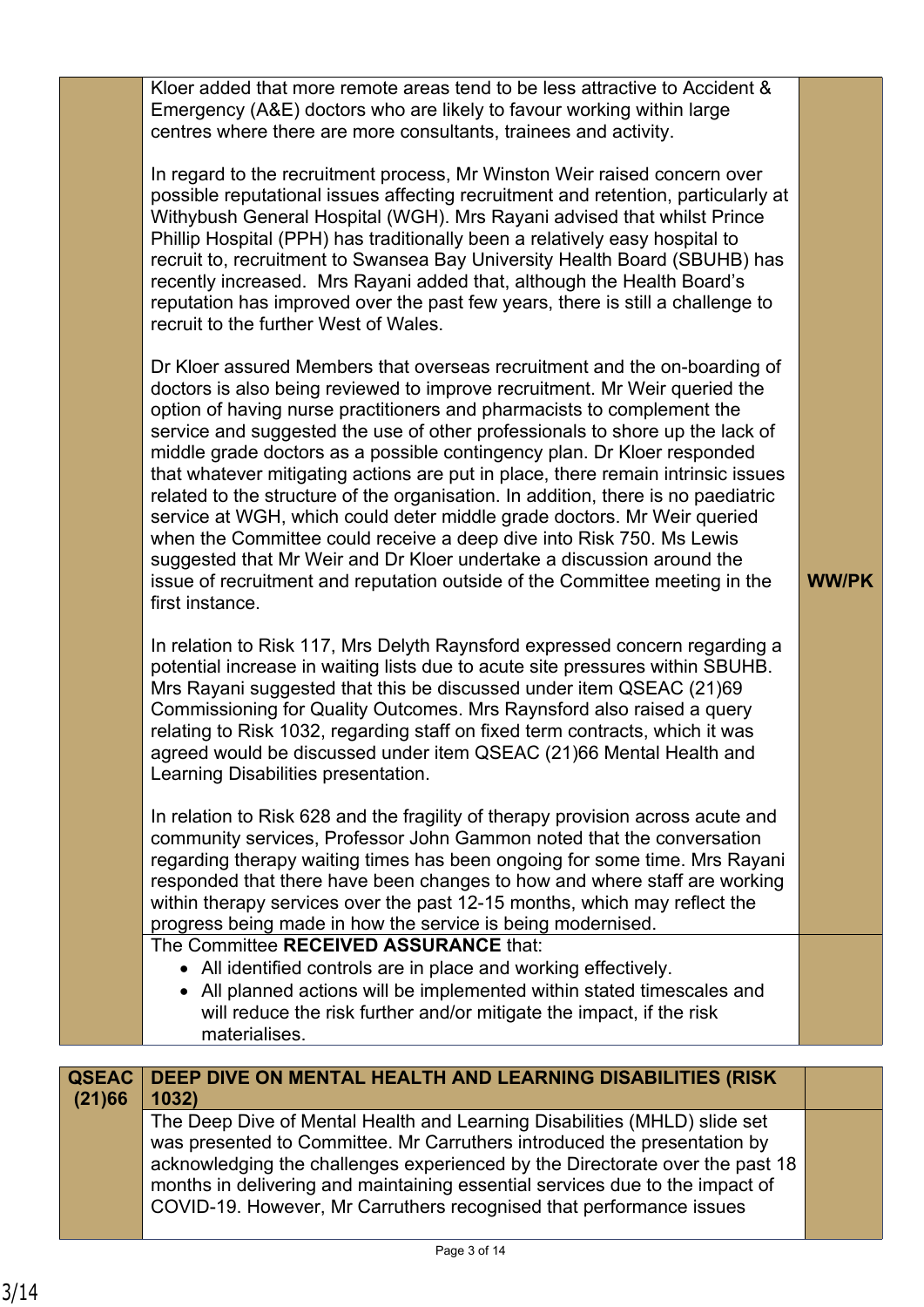existed pre-pandemic, which has required the Directorate to work extremely hard to recover this position.

Mr Carruthers highlighted accommodation as a significant issue in terms of estates work and sites being fit for purpose. Members were assured that an urgent Task and Finish Group has been established to address these accommodation issues.

Ms Sara Rees provided an update on the current management of the waiting list situation within the Directorate's services, including the Memory Assessment Service (MAS), Autistic Spectrum Disorder (ASD) Service, Adult Attention Deficit and Hyperactivity Disorder (ADHD) Service, Integrated Psychological Therapies Service (IPTS) and Specialist Child and Adolescent Mental Health Services (S-CAMHS). Ms Rees assured Members that a deep dive is presented bi-monthly at MHLD Business Planning and Performance Assurance Group (BPPAG) meetings to discuss risks and mitigating actions.

Furthermore, each service has a system in place whereby referrals are screened and prioritised according to risk, with active monitoring of waiting lists in all service areas. Each service also has a Keeping in Touch process, whereby contact is maintained with those on the waiting list, via letter or telephone. The Directorate has established a MHLD Principles of Good Practice for Waiting Lists Management Group. The Directorate also identifies any slippage to further fund waiting list initiatives. Members were assured that patient experience and quality indicators are reported via the MHLD Quality, Safety and Experience Group, and the Directorate is linked into the all Wales outcome measurement project.

Ms Rees informed Members of a current lack of health informatics to support the reporting of service activity and clinical intelligence data, with services utilising their own local systems. This risk will be reviewed as part of the all Wales outcome measurement project.

Ms Rees informed Members of the development of virtual platforms to enable the continuation of face to face interventions and highlighted the involvement of the third sector in supporting users and carers to participate in digital platforms and improve confidence in their use. Digital Champions have also been identified within the Health Board to promote and support IT solutions and digital platforms for the workforce.

In terms of workforce, staff have been supported to work flexibly during the pandemic, with Personal Appraisal Development Reviews (PADR) and protected learning time for mandatory training being maintained. Ms Rees praised the support provided by the Staff Psychological Wellbeing Service.

Ms Lewis drew Members' attention to the queries raised earlier in the meeting. In relation to ASD funding streams, Members were informed that funding for the IAS had initially been non-recurring, however, the issue of funding has been raised within national meetings to substantiate continuous funding. With regard to fixed term contracts, Ms Rees advised that an applicant with ASD skills had requested a fixed term contract originally. Ms Rees informed Members that consideration had been given to utilise slippage to fund waiting list initiatives. Ms Rees further informed Members that demand and capacity modelling undertaken with the Delivery Unit is still in progress, and that the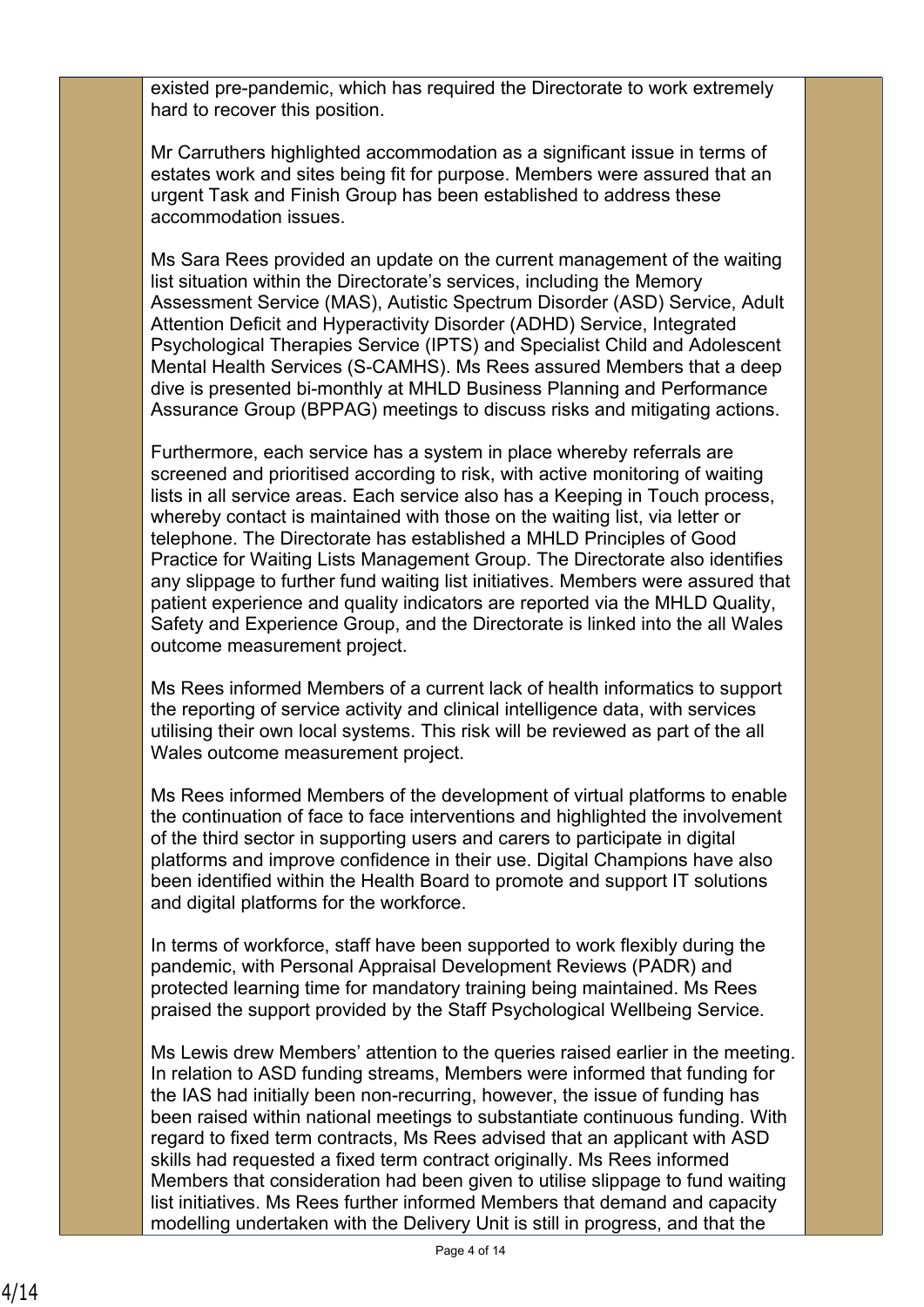|                        | adult and S-CAMHS ASD services have now been combined under one<br>management structure.                                                                                                                                                                                                                                                                                                                                                                                                                                                                                                                                                                                                                                                                                                                                                                                                                     |              |
|------------------------|--------------------------------------------------------------------------------------------------------------------------------------------------------------------------------------------------------------------------------------------------------------------------------------------------------------------------------------------------------------------------------------------------------------------------------------------------------------------------------------------------------------------------------------------------------------------------------------------------------------------------------------------------------------------------------------------------------------------------------------------------------------------------------------------------------------------------------------------------------------------------------------------------------------|--------------|
|                        | Ms Lewis queried when the Directorate would be able to provide the<br>Committee with a clear understanding of timescales to address the challenges<br>over the next few months and years. Ms Liz Carroll acknowledged that the<br>referral rate into S-CAMHS ASD services is consistent and unlikely to reduce,<br>therefore additional resource is of vital importance. Ms Carroll acknowledged<br>the reliance on resources outside of the Directorate, for example,<br>assessments undertaken by the education sector. Mr Carruthers assured<br>Members that the Directorate has specifically identified specialist skill sets for<br>recruitment, which will have a major positive impact. Mr Carruthers highlighted<br>that the workforce challenges are a national challenge and that the Directorate<br>had utilised monies that would have been underspent to improve the waiting<br>list situation. |              |
|                        | Mrs Hardisty highlighted the complexity of the bidding process for allocated<br>monies, which has been raised by Health Board Vice Chairs nationally. Mrs<br>Hardisty advised of the importance of linking in with the development of the<br>NEST (Nurturing, Empowering, Safe Trusted) Framework, delivered by the<br>Regional Partnership Board, to gain an understanding of when waiting list<br>issues should ease. Mrs Hardisty recognised the efforts of the Directorate in<br>successfully removing the historic waiting lists pre-pandemic, however,<br>demand for services is unlikely to recede and therefore waiting list issues<br>need to be tackled immediately in addition to implementing measures to<br>enable a sustainable way of supporting children.                                                                                                                                    |              |
|                        | Ms Carroll concluded by reiterating that the issue of accommodation space<br>cannot be underestimated; Mrs Hardisty and Ms Lewis offered their support<br>and assistance with any discussions with WG on this and any other issues.                                                                                                                                                                                                                                                                                                                                                                                                                                                                                                                                                                                                                                                                          |              |
|                        | Ms Lewis conveyed thanks to the Directorate's teams involved in doing their<br>best under the prevailing circumstances. From a Committee perspective, Ms<br>Lewis requested a clear sense of what the next 6, 9, and 12 months would<br>look like and when the Committee could anticipate improvements being<br>evident. Ms Carroll and Ms Rees undertook to provide a further update to a<br>future Committee meeting.                                                                                                                                                                                                                                                                                                                                                                                                                                                                                      | <b>SR/LC</b> |
|                        | Ms Sara Rees and Ms Liz Carroll left the Committee meeting                                                                                                                                                                                                                                                                                                                                                                                                                                                                                                                                                                                                                                                                                                                                                                                                                                                   |              |
|                        | The Committee NOTED the update on the current management of the waiting<br>list situation for services within the MHLD Directorate and RECEIVED<br><b>ASSURANCE</b> from the processes and mitigating actions in place.                                                                                                                                                                                                                                                                                                                                                                                                                                                                                                                                                                                                                                                                                      |              |
|                        |                                                                                                                                                                                                                                                                                                                                                                                                                                                                                                                                                                                                                                                                                                                                                                                                                                                                                                              |              |
| <b>QSEAC</b><br>(21)67 | <b>UPDATE ON COVID-19 RELATED ACTIVITY</b><br>The Update on COVID-19 Related Activity was presented to Committee. Mrs<br>Rayani advised Members of further improvements made since the slide set<br>had been circulated and informed Members of the refreshed government<br>guidance regarding infection prevention and control. Mrs Rayani assured<br>Members there is no change within the parameters of healthcare provision<br>services and that social distancing arrangements continue to be monitored<br>and policed.                                                                                                                                                                                                                                                                                                                                                                                 |              |
|                        | Mrs Rayani informed Members that non-COVID-19 activity levels have                                                                                                                                                                                                                                                                                                                                                                                                                                                                                                                                                                                                                                                                                                                                                                                                                                           |              |

increased, with 'pinch points' being observed in A&E departments.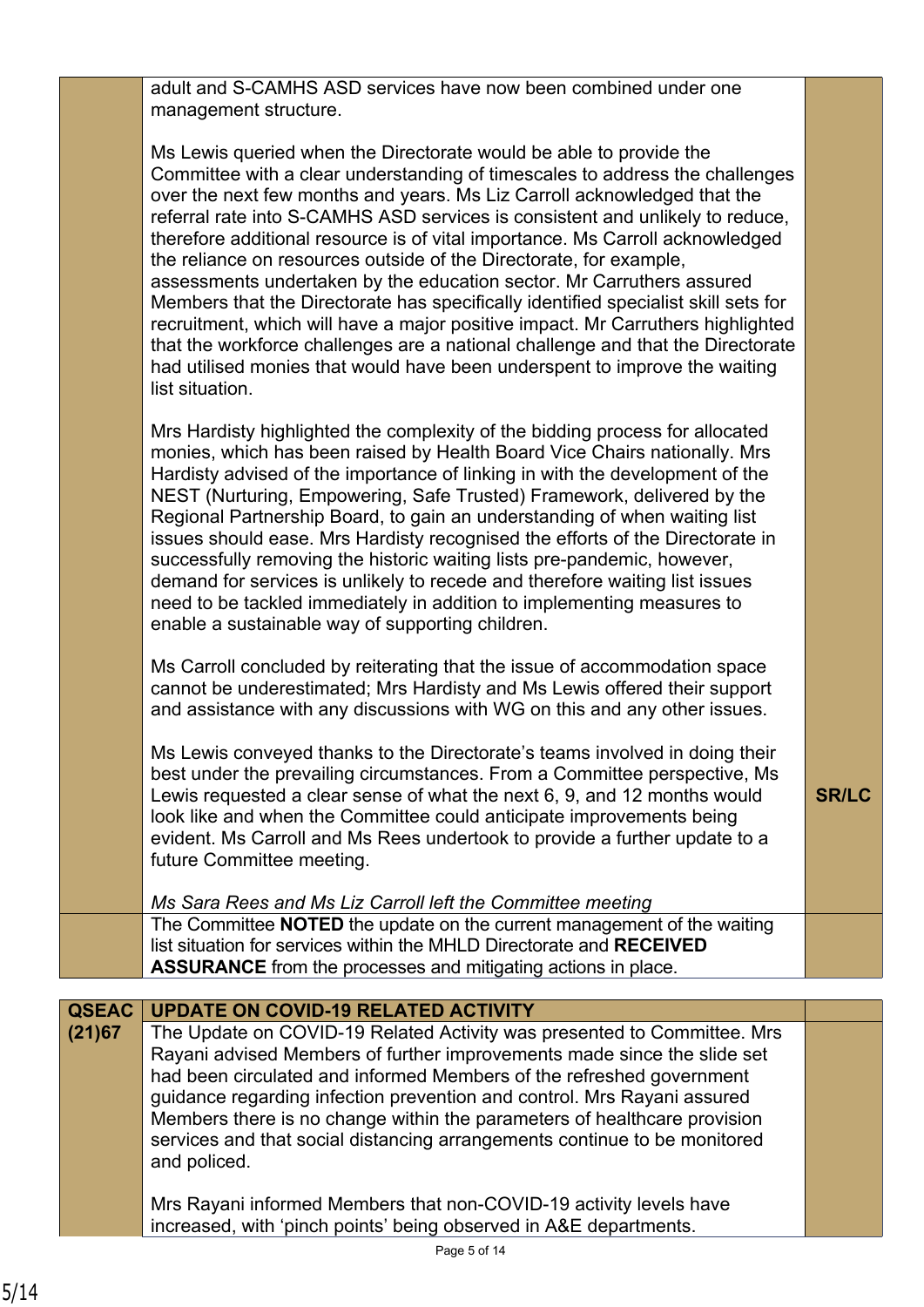Members' attention was drawn to the 4 harms identified within the slide set. Ms Cathie Steele informed Members that 265 COVID-19 related deaths are currently under review, with 48% of these reviews having been completed by a relatively small team. Hospital acquired COVID-19 infections are also being reviewed utilising an all Wales toolkit. Ms Steele assured Members that an interim report would be prepared to share early learning and would include a review of documentation and communication with families.

Dr Kloer advised Members that a mortality and nosocomial review is due to be presented to Board Seminar on 17<sup>th</sup> June 2021 and that an update would be brought back to a future Committee meeting.

**PK/MR**

Noting that the presentation does not explicitly include issues experienced within Primary Care, Ms Jill Paterson advised Members of the concerns raised by WG regarding the backlog of demand. In terms of social distancing, Ms Paterson noted that many GP properties are private properties and are often relatively small, which has resulted in practices reverting to closed door policies. Concerns raised by the Community Health Council (CHC) relate to a return to face to face consultations, advising there are many people in support of virtual consultations and that a blended approach going forward would be viewed as appropriate. Ms Paterson advised of consideration of a mixed model of care going forward with those patients requesting a face to face consultation having the ability to do so.

With regard to case and vaccination activity, Mrs Ros Jervis informed Members that the Health Board has a case rate average of 9.6 per 100,000 and a positivity rate of 1.2%. Mrs Jervis further informed Members that contact tracing continues to be conducted to mitigate the spread of a very small number of Delta variant cases identified. Approximately 267,000 of the Health Board's population have received their first dose of the vaccine and approximately 161,000 have received their second. Members were advised that the Health Board is nearing 84% of the over 18 population having received their first vaccination, which represents an incredible achievement. It was noted that community pharmacists are also participating in the administration of second vaccinations.

Mrs Raynsford queried the potential impact of the increase in tourism on the area, considering the forthcoming school holidays and warmer weather. Mrs Jervis responded that current concern surrounding the easing of restrictions, such as indoor hospitality, and impact upon case incidence rates would be evident within the next few weeks. Mr Carruthers advised that a recent urgent meeting held between health boards' Chief Operating Officers discussed the volume of 999 calls in tourist hotspots and acknowledged the need to consider plans for the summer months.

Mr Carruthers informed Members there are currently no COVID-19 cases within the Health Board's acute sites, however, preparations are being requested of Primary Care and the community for a possible increase in demand at the end of July 2021.

Ms Lewis concluded by accepting the recommendations made within the slide set, whilst acknowledging that the situation is fluid may change.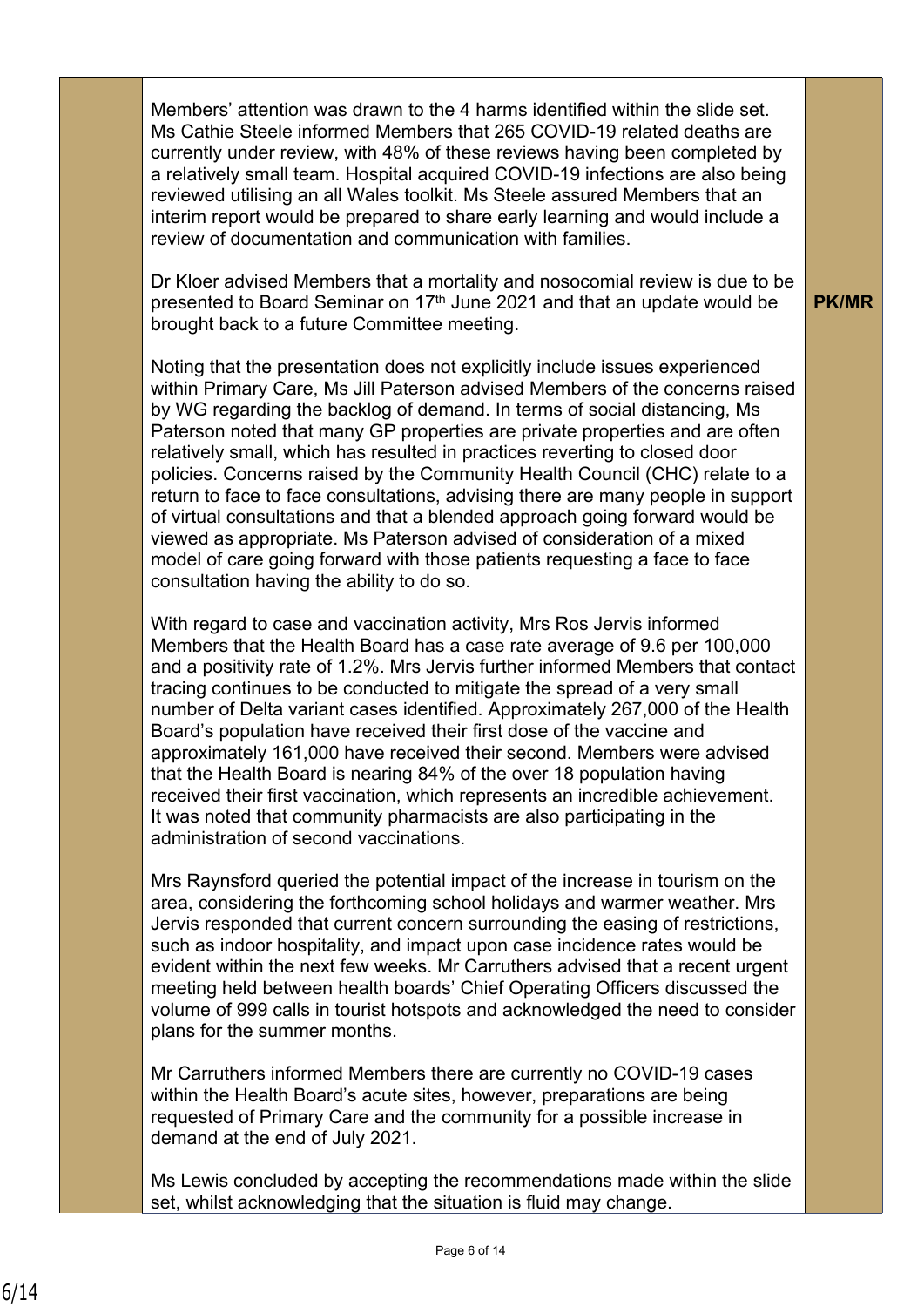|              | The Committee NOTED the content of the Update on COVID-19 Related<br>Activity report and RECEIVED ASSURANCE that<br>the Health Board has systems and processes in place to respond to,<br>$\bullet$<br>and monitor, emerging trends and issues associated with COVID-19;<br>whilst the local COVID-19 rate is currently low, continued monitoring of<br>$\bullet$<br>the local and national situation is being undertaken and the Health<br>Board is adapting and adopting to changes and requirements at pace.                                                                                                                                                                                                                                                                                                                                                                                                                                                                                 |  |
|--------------|-------------------------------------------------------------------------------------------------------------------------------------------------------------------------------------------------------------------------------------------------------------------------------------------------------------------------------------------------------------------------------------------------------------------------------------------------------------------------------------------------------------------------------------------------------------------------------------------------------------------------------------------------------------------------------------------------------------------------------------------------------------------------------------------------------------------------------------------------------------------------------------------------------------------------------------------------------------------------------------------------|--|
| <b>QSEAC</b> | HEALTH BOARD RESPONSE TO THE NATIONAL AUDIT OF CARE AT                                                                                                                                                                                                                                                                                                                                                                                                                                                                                                                                                                                                                                                                                                                                                                                                                                                                                                                                          |  |
| (21)68       | THE END OF LIFE (NACEL)<br>The Health Board Response to the National Audit of Care at the End of Life<br>(NACEL) report and slide-set was presented to Committee. Ms Paterson<br>provided Members with an overview of the national audit commissioned by the<br>Healthcare Quality Improvement Partnership (HQIP) to cement best practice<br>and enhance the quality of service provided.                                                                                                                                                                                                                                                                                                                                                                                                                                                                                                                                                                                                       |  |
|              | Dr Annette Edwards informed Members that the audit covered anticipated<br>deaths in acute and community hospitals across England and Wales and is<br>measured against nationally agreed standards. Dr Edwards advised that the<br>audit would also include data for mental health and learning disabilities in the<br>near future.                                                                                                                                                                                                                                                                                                                                                                                                                                                                                                                                                                                                                                                              |  |
|              | The key findings illustrated that, although most people felt that the patient and<br>families had received good care overall, there remains a gap in identifying the<br>needs of families and others. 80% of participants perceived that hospital was<br>the 'right' place to die; however, 20% observed there was a lack of peace and<br>privacy. Dr Edwards informed Members that, whilst 71% of patients had an<br>individualised end of life care plan, there is room for improvement in this area,<br>including clarification around the preferred place of care, medication use and<br>conversations regarding nutrition and hydration. The audit also illustrated that<br>two thirds of hospitals lack face-to-face specialist palliative care provision<br>seven days a week, particularly in terms of Clinical Nurse Specialists (CNS). A<br>further area of improvement surrounds conversations held with patients and<br>carers/relatives, and the recording of these conversations. |  |
|              | Dr Edwards informed Members of the specific recommendations from the<br>audit, which included:<br>The strengthening of management and governance; highlighting that<br>there was no lead for the service.<br>The development of a strategy, building on the outcomes from the<br>Attain review.<br>Ensuring adequate Specialist Palliative Care (SPC) CNS support and<br>dedicated SPC pharmacy support.<br>Promoting the use of the all Wales Advance and Future Care Planning<br>$\overline{\phantom{a}}$<br>Document.<br>Establishing a mechanism to ensure all hospital sites have access to<br>adequate numbers of syringe drivers.<br>Reviewing training and education in end of life care; highlighting that<br>$\overline{\phantom{a}}$<br>there is currently no end of life care mandatory training.                                                                                                                                                                                   |  |
|              | Dr Edwards informed Members of specific workstreams established to resolve<br>these issues, including a Workforce and Service Development workstream to<br>address equity in training and 'growing our own' staff, a Data and Business<br>Intelligence workstream to improve data collection and focus on pathway                                                                                                                                                                                                                                                                                                                                                                                                                                                                                                                                                                                                                                                                               |  |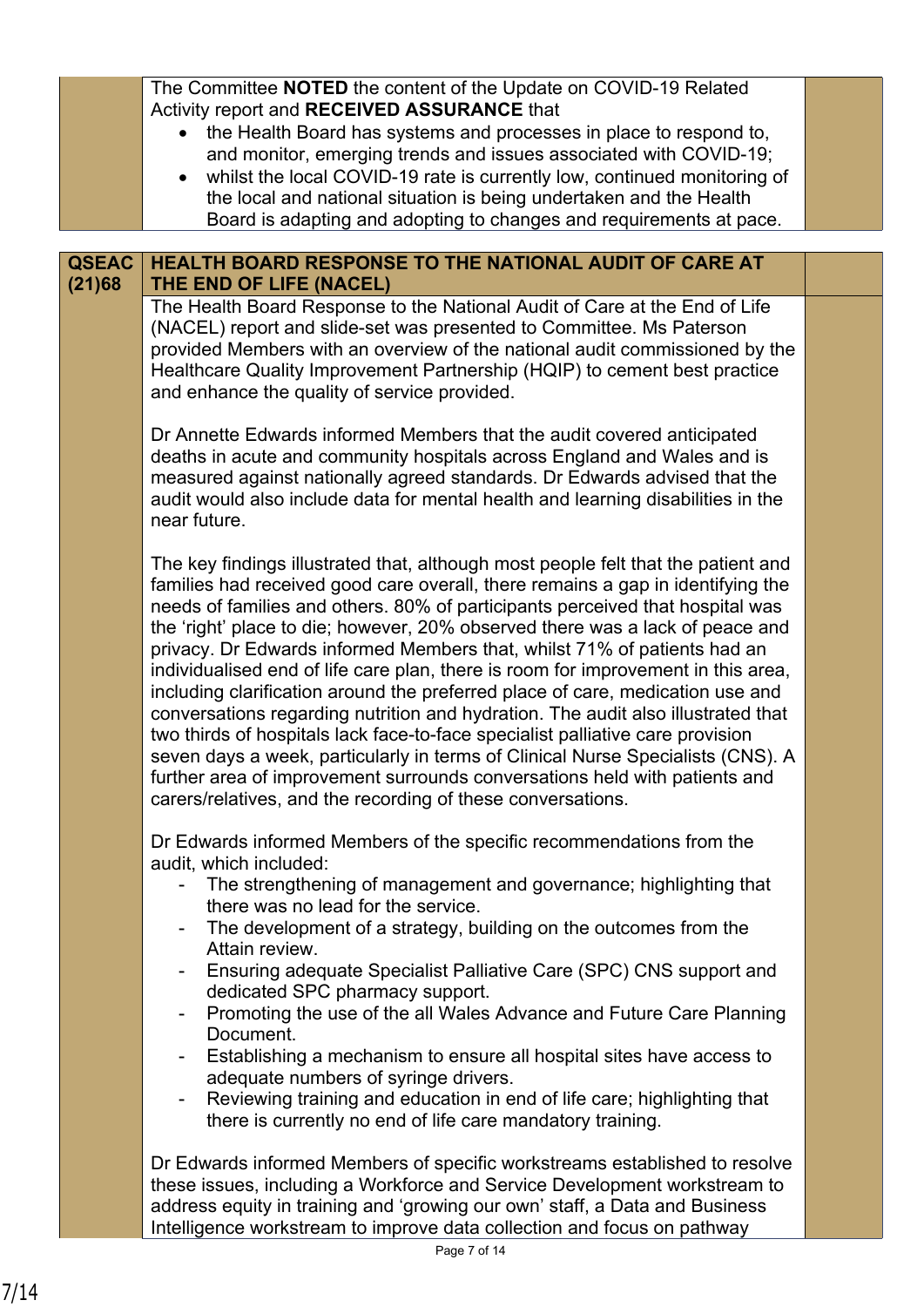|              | development, and a Digital and Estates workstream to embed digital solutions<br>to work remotely and to improve the environment in terms of privacy. Dr<br>Edwards assured Members of the development of the Health Board's first<br>Palliative and End of Life Care Strategy.                                                                                                                                                                                                                                                                                      |           |
|--------------|---------------------------------------------------------------------------------------------------------------------------------------------------------------------------------------------------------------------------------------------------------------------------------------------------------------------------------------------------------------------------------------------------------------------------------------------------------------------------------------------------------------------------------------------------------------------|-----------|
|              | Mrs Hardisty noted that end of life conversations continues to be a consistent<br>recommendation and enquired whether this is being included within training<br>programmes for professional staff. Dr Edwards responded that dedicated CNS<br>are supporting staff to build confidence in having these conversations with<br>patients.                                                                                                                                                                                                                              |           |
|              | With regards to the Attain work, Ms Jina Hawkes assured Members that<br>engagement with carers and relatives is contributing to the development of the<br>Palliative and End of Life Care Strategy.                                                                                                                                                                                                                                                                                                                                                                 |           |
|              | Ms Paterson reminded Members that the audit report presented data from<br>2019/20 when there were gaps in the workforce. Since then, an Executive<br>Lead for the service has been appointed and a clinical directorate for palliative<br>care is being considered. Ms Paterson advised that a health board wide<br>management of palliative care would be more beneficial than this being<br>managed regionally. Ms Paterson further advised Members that training<br>needs to be embedded widely and not only provided as specialist palliative<br>care training. |           |
|              | Ms Paterson informed Members that the funding of palliative and end of life<br>care had historically been provided via the community, however alternative<br>funding streams are being explored. Links with the Health Board's<br>Bereavement Service are also being reviewed for inclusion in the strategy.                                                                                                                                                                                                                                                        |           |
|              | Ms Donna Coleman informed Members that the Community Health Council<br>has received concerns from families not having been involved in<br>conversations, particularly in relation to Do Not Attempt Cardiopulmonary<br>Resuscitation (DNACPR). Mrs Louise O'Connor assured Members that this<br>issue has been identified by the Listening and Learning Sub-Committee and<br>that further work is being undertaken regarding DNACPR.                                                                                                                                |           |
|              | Dr Edwards advised Members that a third round of the NACEL would<br>commence shortly, which would include a staff survey, the results of which<br>would inform future training.                                                                                                                                                                                                                                                                                                                                                                                     |           |
|              | Ms Lewis thanked Dr Edwards and Ms Hawkes for the informative<br>presentation and welcomed an update at a future Committee meeting.                                                                                                                                                                                                                                                                                                                                                                                                                                 | <b>JP</b> |
|              | Dr Annette Edwards and Ms Jina Hawkes left the Committee meeting                                                                                                                                                                                                                                                                                                                                                                                                                                                                                                    |           |
|              | The Committee SUPPORTED the recommendations from the NACEL audit<br>and RECEIVED ASSURANCE that the development of the Palliative and End<br>of Life Care Strategy, and the delivery of the short-term improvements, will<br>address the recommendations contained with the NACEL audit report.                                                                                                                                                                                                                                                                     |           |
|              |                                                                                                                                                                                                                                                                                                                                                                                                                                                                                                                                                                     |           |
| <b>QSEAC</b> | <b>COMMISSIONING FOR QUALITY OUTCOMES</b>                                                                                                                                                                                                                                                                                                                                                                                                                                                                                                                           |           |
| (21)69       | The Commissioning for Quality Outcomes slide-set was presented to                                                                                                                                                                                                                                                                                                                                                                                                                                                                                                   |           |
|              | Committee, with the following points highlighted by Mr Shaun Ayres:<br>Concerns regarding Long Term Agreements $(1, T_A)$ and their feque on                                                                                                                                                                                                                                                                                                                                                                                                                        |           |
|              |                                                                                                                                                                                                                                                                                                                                                                                                                                                                                                                                                                     |           |

- Concerns regarding Long Term Agreements (LTA), and their focus on activity and finance, led to discussions being held regarding the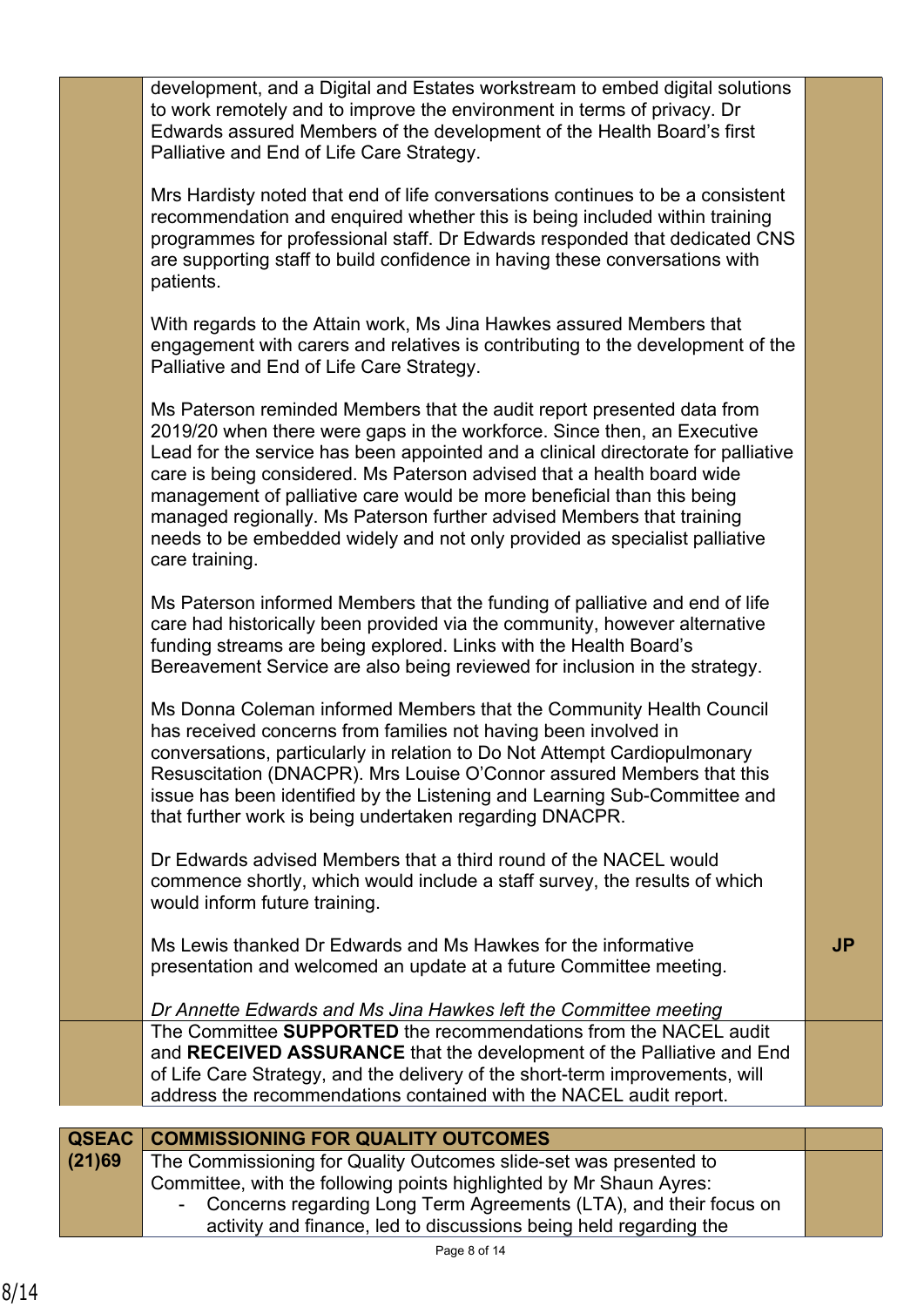inclusion of a quality section to address specific service and quality concerns.

Mitigating actions include workforce triangulation to understand the whole time equivalent required to deliver the service, recovery plans to include a refresh of demand and capacity plans, and inclusion of the Improving Together principles in discussions with SBUHB.

Mr Ayres assured Members that mechanisms have been implemented to enable robust discussions at an operational, quality, and financial level. Any remedial actions are agreed with SBUHB to mitigate pressures and concerns that arise. Members were also informed that initial discussions had been held with other Health Boards with capacity, should another service provider be required.

Mr Paul Smith and Dr Clive Weston provided Members with an overview of the challenges within Cardiology, associated with the Acute Coronary Syndrome (ACS) pathway. Particular reference was made to Risk 117 on the corporate risk register relating to the delay in transfer of patients to Morriston Hospital.

It was noted that the ACS/ Non-ST Segment Elevation Myocardial Infarction (NSTEMI) 'treat and repatriate' service was established in January 2019 and provided 6 ring-fenced beds at PPH and improved transfer times for Bronglais General Hospital (BGH) and WGH patients in particular to address the historical delays experienced by the Health Board in transferring patients to SBUHB's tertiary cardiac service for a range of cardiac investigations, treatments and surgery. These delays related to the transfer of ACS/NSTEMI patients requiring tertiary centre angiography/coronary revascularisation within 72 hours of presentation to local secondary care hospital.

Mr Smith provided an overview of the current controls and mitigation in place for the ACS pathway including:

- maintaining the current level of clinical and managerial interaction with SBUHB for weekly escalation and planning purposes;
- regular prioritisation and risk-scoring of patients;
- bi-monthly operational meetings with SBUHB to monitor activity and patient flow and address risk or issues;
- possible restoration of the treat and repatriation element of the pathway to improve the BGH/WGH situation;
- Welsh Cardiac Network invited to undertake a peer review at the end of Autumn 2021.

Mr Smith also provided an overview of the intermediate to longer term actions to further improve and sustain the pathway, including:

- Restoring in-house standard diagnostic angiography capacity back to pre-COVID levels;
- Increasing in-house diagnostic and angiography capacity;
- Commissioning more activity from other providers across Wales and in England;
- Considering the development of an in-house Percutaneous Coronary Intervention (PCI) service.

Mrs Raynsford queried how the pathway for BGH patients is being developed potentially with providers in England. Mr Carruthers responded that the Health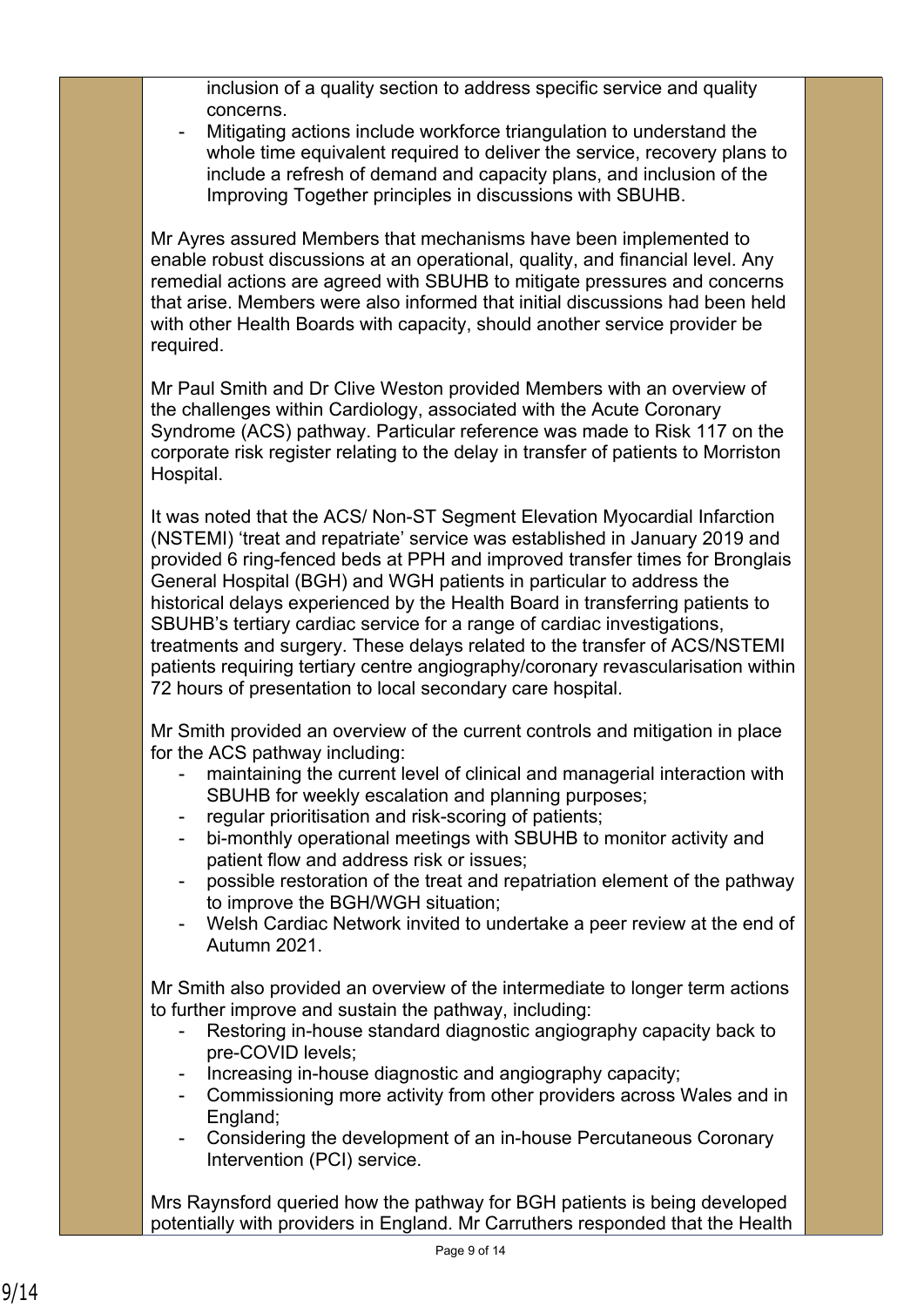|              | Board is actively exploring opportunities with other providers, e.g., Telford for<br><b>BGH</b> patients.                                                                                                                                                                                                                                                                                                                                                                                                                                                           |              |
|--------------|---------------------------------------------------------------------------------------------------------------------------------------------------------------------------------------------------------------------------------------------------------------------------------------------------------------------------------------------------------------------------------------------------------------------------------------------------------------------------------------------------------------------------------------------------------------------|--------------|
|              | Mr Weir took assurance from the mitigating actions identified within the<br>intermediate to long term plan and enquired whether there is the possibility of<br>developing a hub and spoke model. Dr Weston responded that careful<br>consideration would need to be given to patient safety should a PCI stent<br>procedure encounter difficulty and require a surgeon on site.                                                                                                                                                                                     |              |
|              | Mrs Ros Jervis left the Committee meeting                                                                                                                                                                                                                                                                                                                                                                                                                                                                                                                           |              |
|              | Professor Gammon expressed some concern at the statistics within the slide<br>set and queried the extent of the in-house capacity deficit and the action that<br>is being taken to address this. Dr Weston responded that the Health Board's<br>current Transformation project would provide a review of 2 years' worth of<br>data, rather than 4 months' worth of data presented in the slide set. Dr Weston<br>further assured Members that the management of patients is being reviewed,<br>with consideration of weekend working in SBUHB to increase capacity. |              |
|              | Mr Newman suggested that the issues raised should be included within the<br>Committee's update report to Board.                                                                                                                                                                                                                                                                                                                                                                                                                                                     | <b>AL/MR</b> |
|              | Ms Lewis thanked Mr Ayres, Mr Smith and Dr Weston for their presentation<br>and advised that an update would be welcomed at a future Committee<br>meeting.                                                                                                                                                                                                                                                                                                                                                                                                          | <b>SA</b>    |
|              | Mr Shaun Ayres, Mr Paul Smith and Dr Clive Weston left the Committee<br>meeting.                                                                                                                                                                                                                                                                                                                                                                                                                                                                                    |              |
|              | The Committee NOTED the content of the Commissioning for Quality<br>Outcomes report and RECEIVED ASSURANCE that mitigating actions are in<br>place to monitor the Health Board's commissioned services.                                                                                                                                                                                                                                                                                                                                                             |              |
| <b>QSEAC</b> | <b>CHILDREN AND YOUNG PEOPLE - PLAN FOR DELIVERY</b>                                                                                                                                                                                                                                                                                                                                                                                                                                                                                                                |              |
| (21)70       | The Children and Young People (CYP) – Plan for Delivery slide set was<br>presented to Committee, with Mr Carruthers advising that the plan to identify a<br>phased strategy to answer the challenges that have been recognised following<br>the launch of 'No Wrong Door' would be implemented by 2024. Mr Carruthers<br>recognised that a number of specific issues would require a more urgent focus<br>and assured Members that these would be picked up in-year, as well as over<br>the next 3 years.                                                           |              |
|              | Mr Carruthers informed Members that a Children and Young People's<br>Working Group would be established to provide oversight on the development<br>and delivery of the 3-year plan and to be accountable for identifying key<br>priorities.                                                                                                                                                                                                                                                                                                                         |              |
|              | Mrs Raynsford acknowledged that mental health challenges are on the rise<br>and noted the vital importance of preventative action and lower tier<br>interventions.                                                                                                                                                                                                                                                                                                                                                                                                  |              |
|              | Members acknowledged that consideration also needs to be given to A&E and<br>Primary Care, in addition to the six directorates across the Health Board<br>detailed within the slide set who have responsibility for CYP. Mr Carruthers                                                                                                                                                                                                                                                                                                                              |              |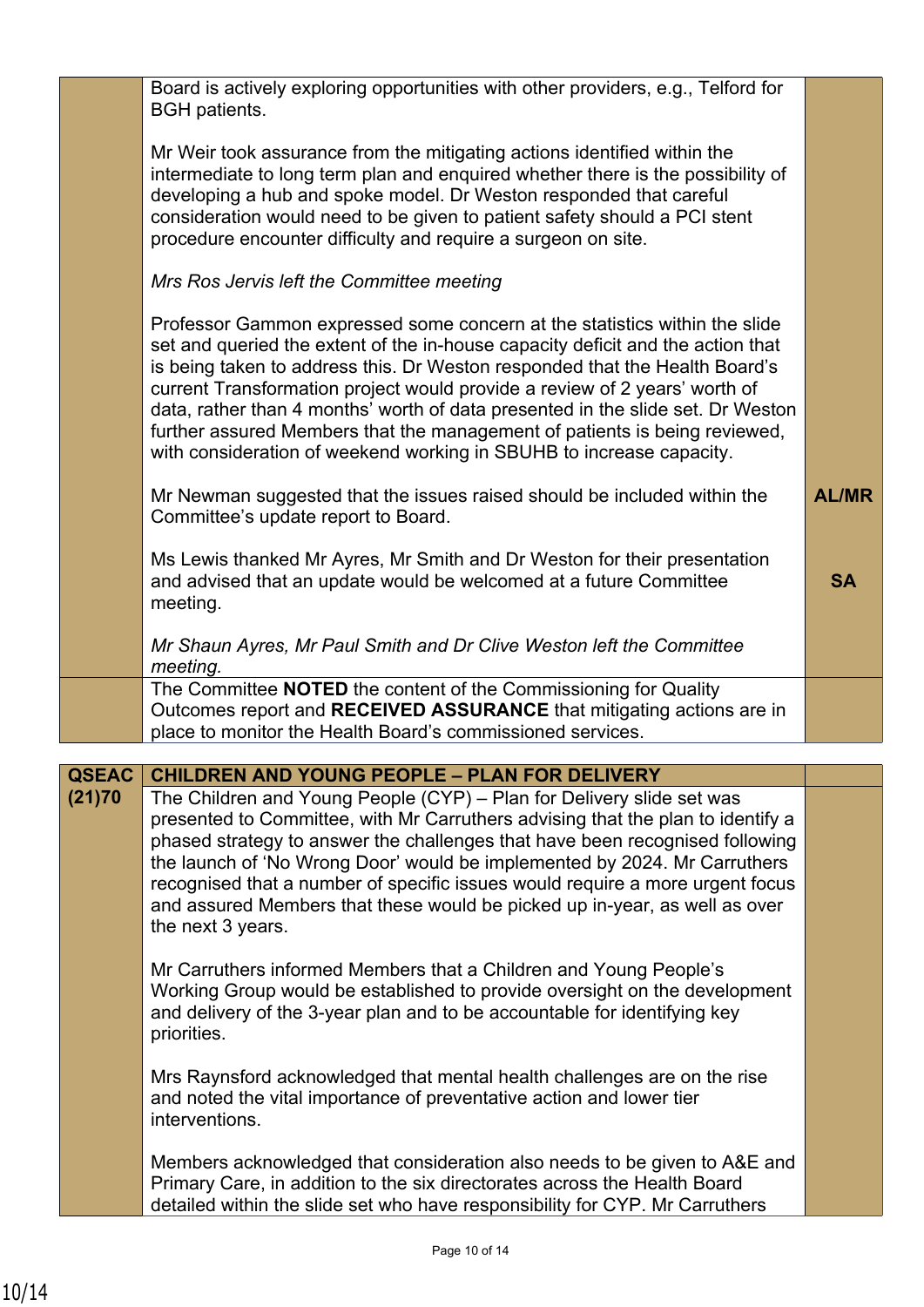|                        | assured Members that robust conversations would be held with these<br>directorates.                                                                                                                                                                                                                                                                           |  |
|------------------------|---------------------------------------------------------------------------------------------------------------------------------------------------------------------------------------------------------------------------------------------------------------------------------------------------------------------------------------------------------------|--|
|                        | The Committee NOTED the content of the Children and Young People - Plan<br>for Delivery slide-set.                                                                                                                                                                                                                                                            |  |
|                        |                                                                                                                                                                                                                                                                                                                                                               |  |
| <b>QSEAC</b>           | <b>IMPROVING TOGETHER UPDATE</b>                                                                                                                                                                                                                                                                                                                              |  |
| (21)71                 | The Committee received a verbal update on Improving Together by Ms<br>Catherine Evans, advising of the work undertaken by the team following the<br>publication of the Health Board's strategic objectives regarding quality<br>management.                                                                                                                   |  |
|                        | It was noted that feedback received from staff regarding the engagement<br>exercises, such as the importance of a common vision and shared goals, and<br>workforce camaraderie, would be built into the framework.                                                                                                                                            |  |
|                        | Ms Evans informed Members that draft performance metrics had been<br>discussed at Board workshops held on 27th May 2021.                                                                                                                                                                                                                                      |  |
|                        | Ms Mandy Davies highlighted the cultural change for the organisation, which<br>requires operational teams to be involved as early as possible.                                                                                                                                                                                                                |  |
|                        | Ms Lewis concluded by acknowledging that this currently remains work in<br>progress.                                                                                                                                                                                                                                                                          |  |
|                        | The Committee NOTED the verbal update on Improving Together.                                                                                                                                                                                                                                                                                                  |  |
|                        |                                                                                                                                                                                                                                                                                                                                                               |  |
| <b>QSEAC</b><br>(21)72 | <b>QUALITY AND SAFETY ASSURANCE REPORT</b><br>The Quality and Safety Assurance Report was presented to Committee, with<br>Mrs Rayani acknowledging the effort of the team in enabling the Health Board<br>to be early implementers of the new Once for Wales Concerns Management<br>System.                                                                   |  |
|                        | Mrs Rayani highlighted the following points from the data presented in the<br>slides:                                                                                                                                                                                                                                                                         |  |
|                        | A change in the presentation of Information on pressure ulcers to<br>demonstrate the number of pressure ulcers present before admission,<br>and those developed or worsened during care.<br>Work on inpatient falls is continuing.<br>Changes to national reporting requirements to WG from 14th June<br>2021.                                                |  |
|                        | Ms Steele informed Members of the introduction of the all Wales concern<br>coding list, which will affect the recording of pressure damage to present<br>lessons learnt in addition to the number of incidents. Ms Steele further<br>informed Members that the number of incidents is comparable with those seen<br>in April and May 2019, which is positive. |  |
|                        | Ms Lewis queried the reason behind the majority of Healthcare Inspectorate<br>Wales Quality Checks, carried out between March and May 2021 involving<br>Mental Health and Learning Disabilities wards, to which Ms Steele responded<br>that this was purely coincidental.                                                                                     |  |
|                        | The Committee:                                                                                                                                                                                                                                                                                                                                                |  |
|                        | <b>NOTED</b> the content of the Quality and Safety Assurance Report,<br>$\bullet$                                                                                                                                                                                                                                                                             |  |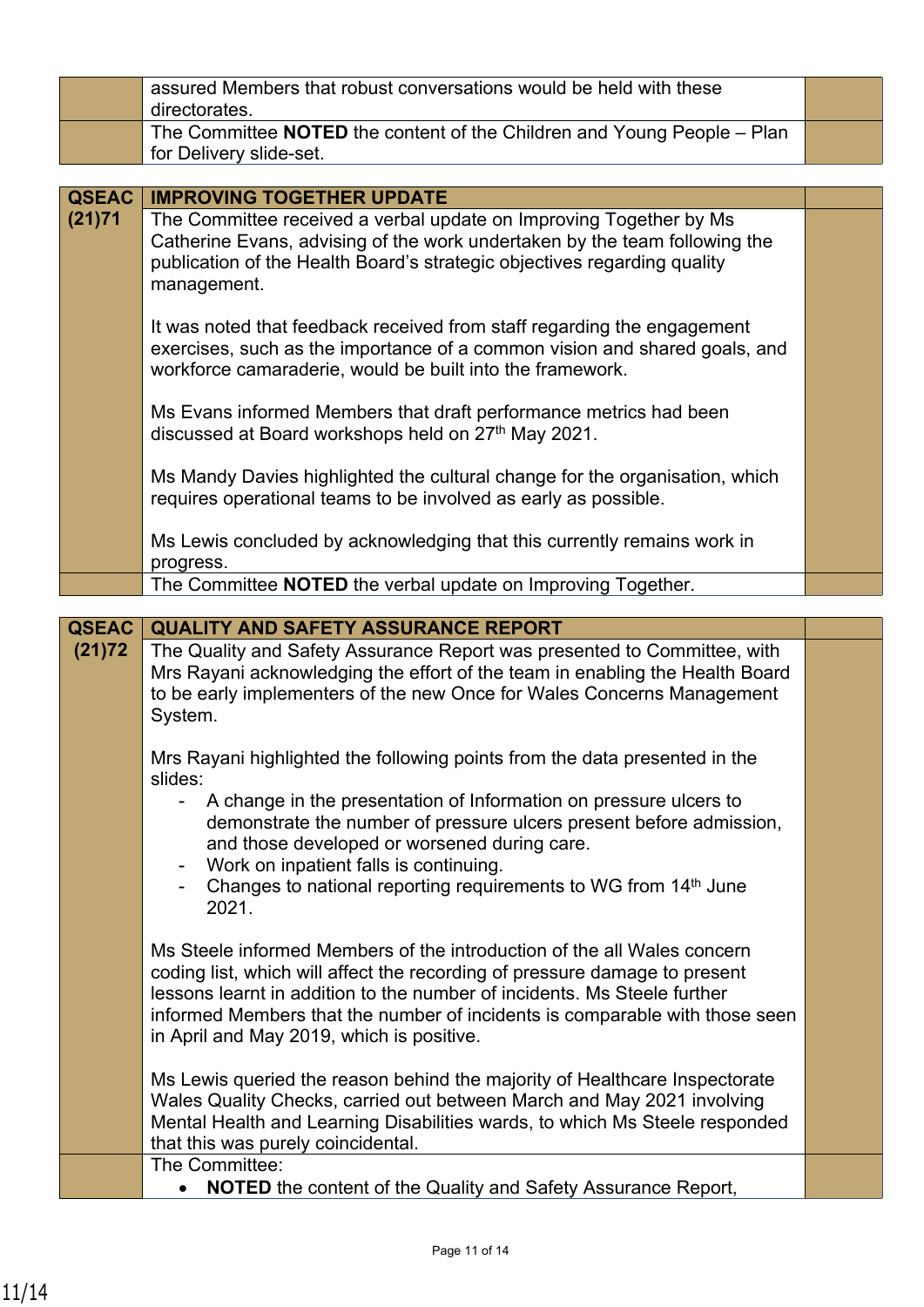|              | • RECEIVED ASSURANCE that processes are in place to review and<br>monitor patient experience highlighted through incident reporting,                                                                                                                                                                                                                                                                    |      |
|--------------|---------------------------------------------------------------------------------------------------------------------------------------------------------------------------------------------------------------------------------------------------------------------------------------------------------------------------------------------------------------------------------------------------------|------|
|              | complaints and feedback mechanisms, and<br><b>NOTED</b> the progress made in relation to the sustainability plan for<br>$\bullet$<br>Family Liaison Officer roles.                                                                                                                                                                                                                                      |      |
|              |                                                                                                                                                                                                                                                                                                                                                                                                         |      |
| <b>QSEAC</b> | OPERATIONAL QUALITY, SAFETY AND EXPERIENCE SUB-COMMITTEE                                                                                                                                                                                                                                                                                                                                                |      |
| (21)73       | <b>UPDATE REPORT</b>                                                                                                                                                                                                                                                                                                                                                                                    |      |
|              | Ms Lewis advised that, due to time constraints, the Operational Quality, Safety<br>and Experience Sub-Committee Update Report would be taken as read and<br>invited comments from Members.                                                                                                                                                                                                              |      |
|              | As a Member of the Sub-Committee, Mrs Hardisty expressed concern about<br>the limited assurance provided to the Sub-Committee that all risks had been<br>reviewed and updated, and the lack of knowledge amongst senior colleagues<br>regarding the Health Board's risk profile and risk appetite.                                                                                                      |      |
|              | Mr Carruthers assured Members that these concerns are being addressed via<br>discussions with the Chair of the Sub-Committee and the Health Board's Risk<br>and Assurance Team to review the training and engagement of operational<br>leads.                                                                                                                                                           |      |
|              | Ms Lewis acknowledged the weakness in the chain of assurance, however,<br>was confident that this would continue to be monitored via the Sub-Committee<br>and that there was no requirement to escalate this concern to the Board on<br>this occasion.                                                                                                                                                  |      |
|              | The Committee NOTED the content of the Operational Quality, Safety and<br>Experience Sub-Committee Update Report and RECEIVED ASSURANCE<br>from the actions taken by the Sub-Committee to mitigate the risks articulated.                                                                                                                                                                               |      |
| <b>QSEAC</b> | <b>LISTENING AND LEARNING SUB-COMMITTEE UPDATE REPORT</b>                                                                                                                                                                                                                                                                                                                                               |      |
| (21)74       | Ms Lewis advised that the Listening and Learning Sub-Committee Update<br>Report would be taken as read and invited comments from Members.                                                                                                                                                                                                                                                               |      |
|              | Mrs Rayani advised that the Resuscitation/RRAILS Group would be reviewing<br>the training provision, particularly regarding DNACPR.                                                                                                                                                                                                                                                                     |      |
|              | It was noted that the Listening and Learning Sub-Committee's revised Terms<br>of Reference would be submitted to the Committee at its meeting on 10 <sup>th</sup><br>August 2021 for approval.                                                                                                                                                                                                          | LO'C |
|              | The Committee NOTED the content of the Listening and Learning Sub-<br>Committee Update Report and RECEIVED ASSURANCE from the actions<br>taken by the Sub-Committee to mitigate the risks articulated.                                                                                                                                                                                                  |      |
|              |                                                                                                                                                                                                                                                                                                                                                                                                         |      |
| <b>QSEAC</b> | <b>RESEARCH AND INNOVATION SUB-COMMITTEE UPDATE REPORT</b>                                                                                                                                                                                                                                                                                                                                              |      |
| (21)75       | Ms Lewis advised that the Research and Innovation Sub-Committee Update<br>Report would be taken as read and invited comments from Members.                                                                                                                                                                                                                                                              |      |
|              | Dr Kloer drew Members' attention to the update regarding TriTech and its<br>approach to systematising innovation, research and value-based care and to<br>explore how the population can benefit from technological advances. TriTech<br>brings together three functions to support new projects: clinical engineering,<br>research and innovation, and health care, with a focus on improved outcomes. |      |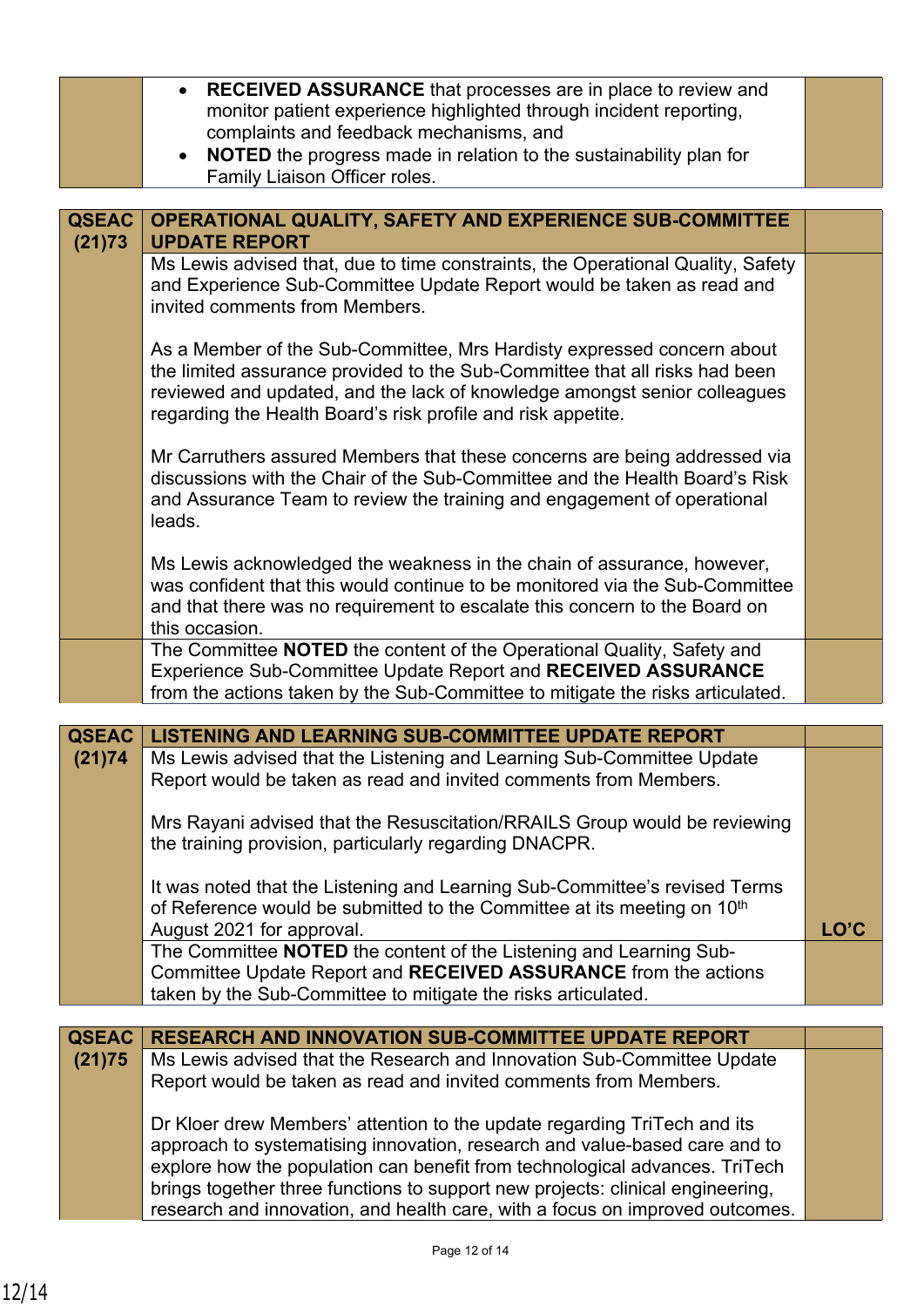|                        | Dr Kloer assured Members that discussions in relation to governance are<br>being held with the Board Secretary and that progress will continue to be                                                                                                                                                                                                                                                                                                                                                                                                                                                                                                                                                                                                                                                                                                                                                                                   |               |
|------------------------|----------------------------------------------------------------------------------------------------------------------------------------------------------------------------------------------------------------------------------------------------------------------------------------------------------------------------------------------------------------------------------------------------------------------------------------------------------------------------------------------------------------------------------------------------------------------------------------------------------------------------------------------------------------------------------------------------------------------------------------------------------------------------------------------------------------------------------------------------------------------------------------------------------------------------------------|---------------|
|                        | reported via the Research and Innovation Sub-Committee.<br>Dr Kloer conveyed thanks to Professor Gammon for his support with                                                                                                                                                                                                                                                                                                                                                                                                                                                                                                                                                                                                                                                                                                                                                                                                           |               |
|                        | University partners.                                                                                                                                                                                                                                                                                                                                                                                                                                                                                                                                                                                                                                                                                                                                                                                                                                                                                                                   |               |
|                        | The Committee NOTED the content of the Research and Development<br>Update Report.                                                                                                                                                                                                                                                                                                                                                                                                                                                                                                                                                                                                                                                                                                                                                                                                                                                      |               |
|                        |                                                                                                                                                                                                                                                                                                                                                                                                                                                                                                                                                                                                                                                                                                                                                                                                                                                                                                                                        |               |
| <b>QSEAC</b><br>(21)76 | <b>STRATEGIC SAFEGUARDING WORKING GROUP UPDATE REPORT</b><br>The Strategic Safeguarding Working Group Update Report was presented to                                                                                                                                                                                                                                                                                                                                                                                                                                                                                                                                                                                                                                                                                                                                                                                                   |               |
|                        | Committee, providing an overview of the work undertaken by the Group<br>during 2020/21 and the emerging issues from case reviews.                                                                                                                                                                                                                                                                                                                                                                                                                                                                                                                                                                                                                                                                                                                                                                                                      |               |
|                        | Ms Mandy Nichols-Davies drew Members' attention to Risk 703, highlighting<br>compliance with the Group 1 Violence against Women, Domestic Abuse and<br>Sexual Violence (VAWDASV) National Training Framework, which has been<br>on the risk register since February 2019 and details the risk that staff would<br>be unable to recognise and respond to violence against women, domestic<br>abuse and sexual violence as a result of failure to complete Group 1<br>VAWDASV e-learning. It was noted that a breakdown of each service<br>compliance has been sent to relevant Executive and operational teams to<br>target areas where compliance is not achieved. Ms Nichols-Davies assured<br>Members that compliance would continue to be monitored via the Strategic<br>Safeguarding Working Group and that the risk would be further reviewed,<br>with anticipated improvement in compliance, at the end of Quarter 1<br>2021/22. |               |
|                        | In relation to professional concerns, Mrs Raynsford enquired as to the<br>actions being undertaken by the Workforce team in supporting staff involved<br>in domestic related incidents. Mrs Raynsford also queried the increase in<br>Looked After Children (LAC). Ms Lewis requested that Mrs Raynsford and<br>Ms Nichols-Davies discuss this matter outside of the Committee meeting<br>and for Mrs Raynsford to notify the Chair and Committee Services Officer<br>should anything further require documenting within the minutes.                                                                                                                                                                                                                                                                                                                                                                                                  | <b>DR/MND</b> |
|                        | The Committee NOTED the content of the Safeguarding Group Update Report<br>and RECEIVED ASSURANCE that actions taken by the Group to mitigate the<br>risks are adequate.                                                                                                                                                                                                                                                                                                                                                                                                                                                                                                                                                                                                                                                                                                                                                               |               |
|                        |                                                                                                                                                                                                                                                                                                                                                                                                                                                                                                                                                                                                                                                                                                                                                                                                                                                                                                                                        |               |
| <b>QSEAC</b><br>(21)77 | <b>QUALITY, SAFETY &amp; EXPERIENCE ASSURANCE COMMITTEE WORK</b><br><b>PLAN 2021/22</b>                                                                                                                                                                                                                                                                                                                                                                                                                                                                                                                                                                                                                                                                                                                                                                                                                                                |               |
|                        | The Committee received the Quality, Safety & Experience Assurance<br>Committee Work Plan 2021/22.                                                                                                                                                                                                                                                                                                                                                                                                                                                                                                                                                                                                                                                                                                                                                                                                                                      |               |
|                        | The Committee NOTED the Quality, Safety & Experience Assurance<br>Committee Work Plan 2021/22.                                                                                                                                                                                                                                                                                                                                                                                                                                                                                                                                                                                                                                                                                                                                                                                                                                         |               |
|                        |                                                                                                                                                                                                                                                                                                                                                                                                                                                                                                                                                                                                                                                                                                                                                                                                                                                                                                                                        |               |
| <b>QSEAC</b><br>(21)78 | <b>QUALITY, SAFETY &amp; EXPERIENCE ASSURANCE COMMITTEE DECISION</b><br><b>TRACKER 2021/22- AMBER ACTIONS ONLY</b>                                                                                                                                                                                                                                                                                                                                                                                                                                                                                                                                                                                                                                                                                                                                                                                                                     |               |
|                        | No report presented as all actions have been completed.                                                                                                                                                                                                                                                                                                                                                                                                                                                                                                                                                                                                                                                                                                                                                                                                                                                                                |               |
| <b>QSEAC</b><br>(21)79 | <b>QUALITY, SAFETY &amp; EXPERIENCE ASSURANCE COMMITTEE SUB-</b><br><b>COMMITTEES' DECISION TRACKER 2021/22 - AMBER ACTIONS ONLY</b>                                                                                                                                                                                                                                                                                                                                                                                                                                                                                                                                                                                                                                                                                                                                                                                                   |               |
|                        | No report presented as all actions have been completed.                                                                                                                                                                                                                                                                                                                                                                                                                                                                                                                                                                                                                                                                                                                                                                                                                                                                                |               |
|                        |                                                                                                                                                                                                                                                                                                                                                                                                                                                                                                                                                                                                                                                                                                                                                                                                                                                                                                                                        |               |